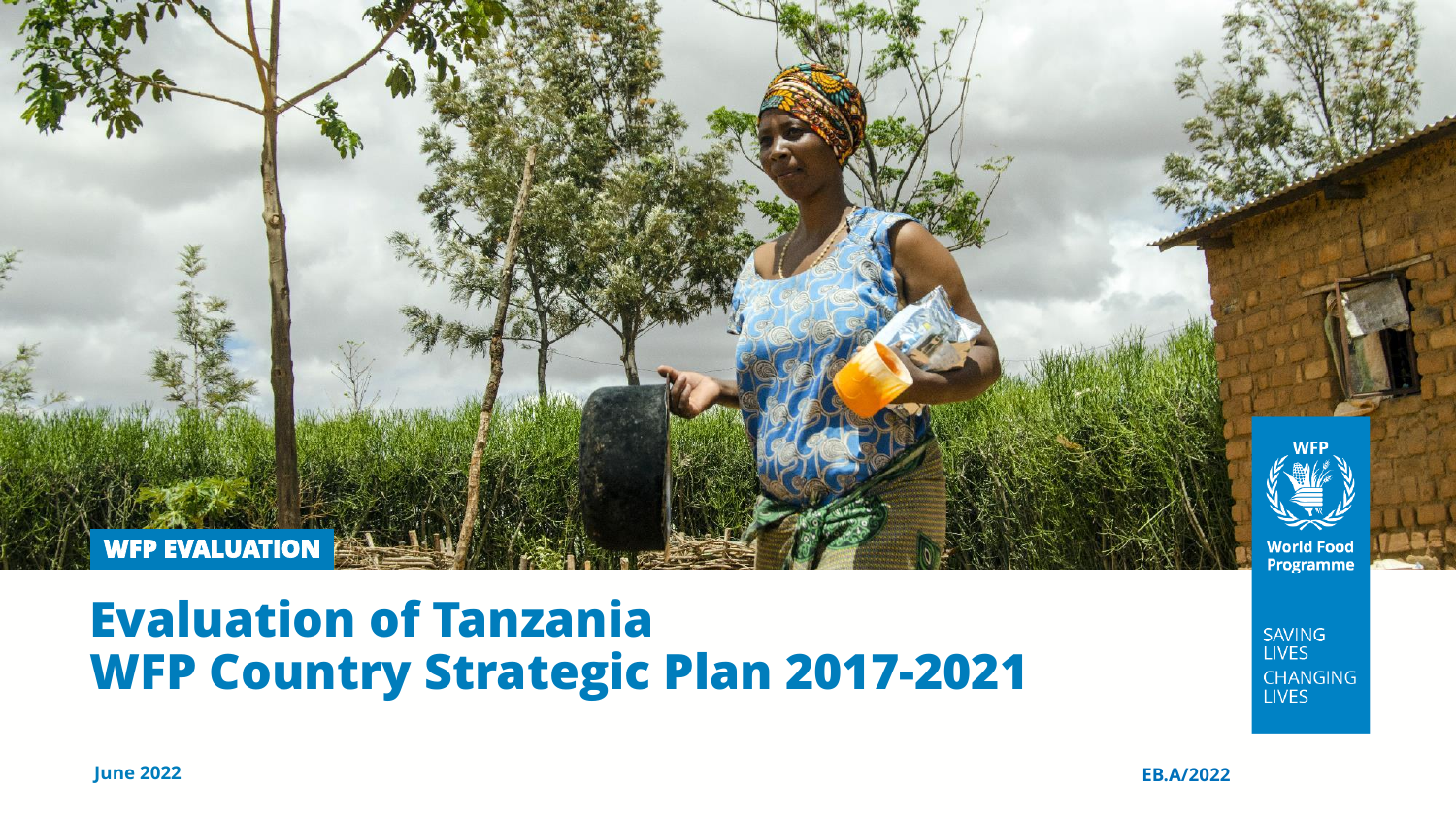## WFP COUNTRY STRATEGIC PLAN TANZANIA  $[2017 - 2021]$



- Population 63.5 million
- 65% rural
- Lower-middle income country
- Gross domestic product contracted from 5.8 to 2 percent in 2019
- Persistent food insecurity
- Vulnerable to climate change shocks
- Withdrew from the Comprehensive Refugee Response Framework (2018)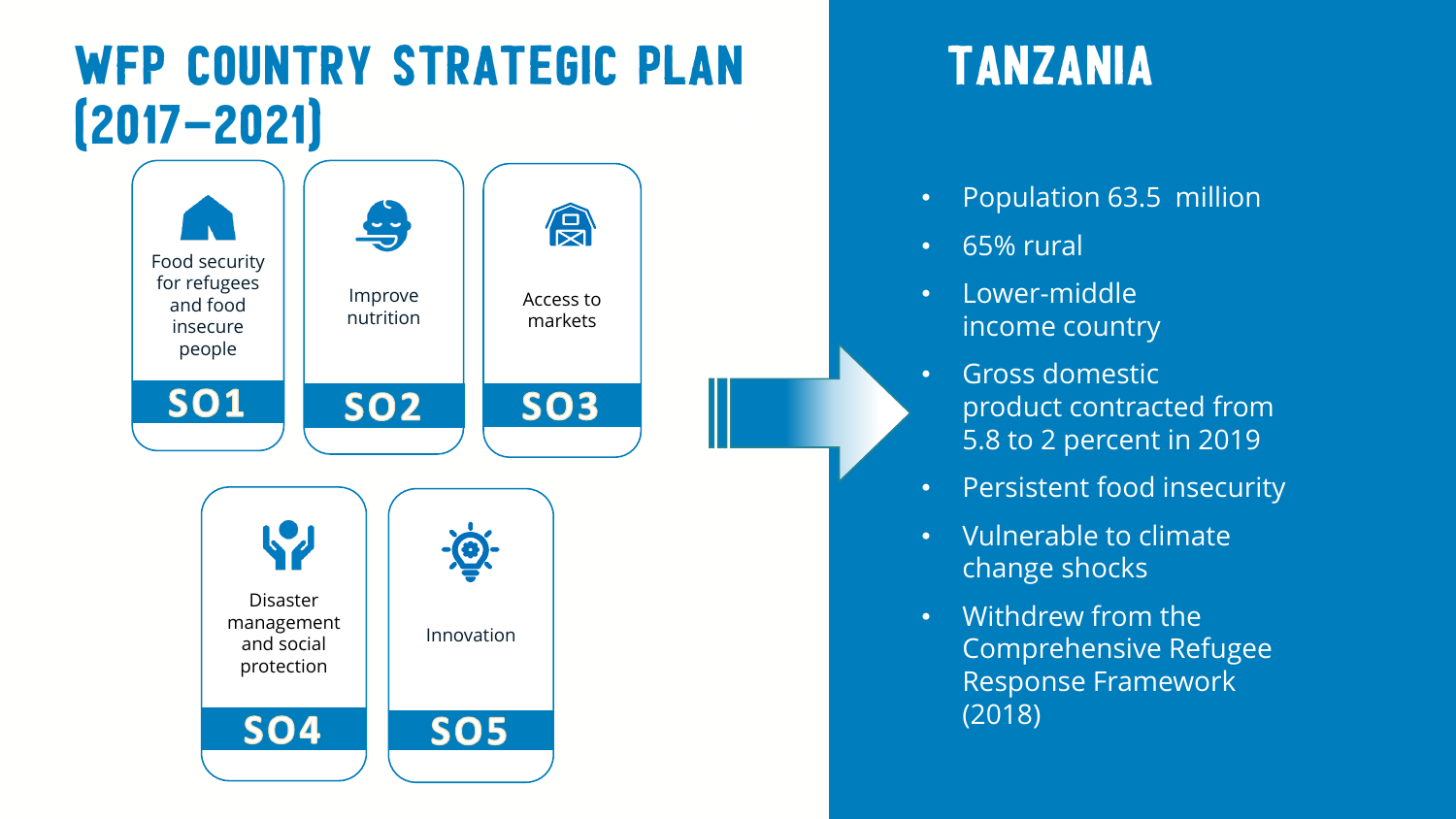# Conclusions



The CSP aligned with national objectives and demonstrated appropriate adaptation to context, while its gender considerations could have been stronger



Positive results were observed in areas in which WFP has an established position and credibility within the sector: assistance to refugees; nutrition and agriculture



Support to refugees faced challenges due to shifting government polices but WFP adapted and continued providing food assistance



WFP used its resources efficiently, adapting appropriately to changing circumstances